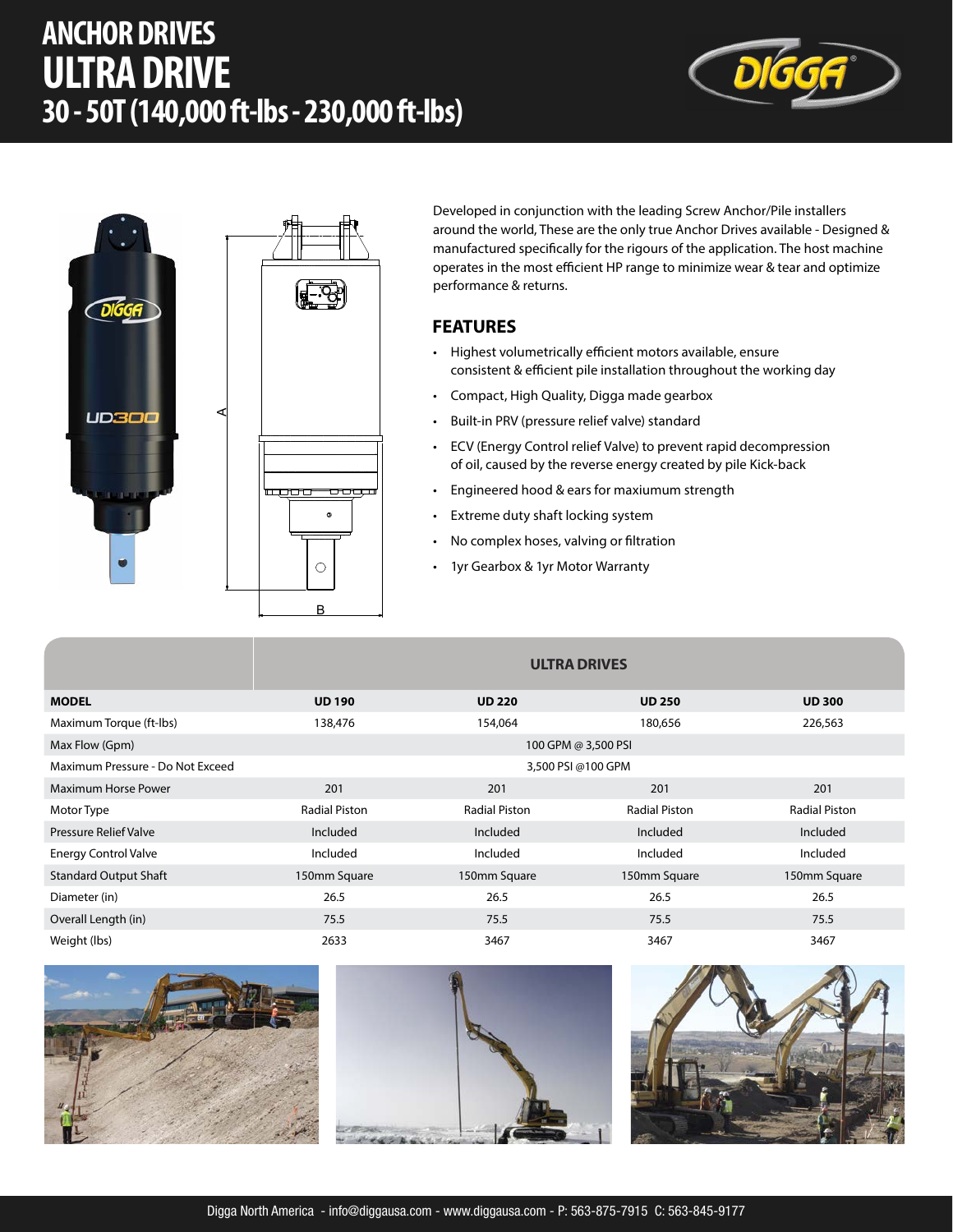## **ANCHOR DRIVES ULTRA DRIVE 30 - 50T (140,000 ft-lbs - 230,000 ft-lbs)**



|  |  |  | <b>OUTPUT TORQUE</b> |  |
|--|--|--|----------------------|--|
|--|--|--|----------------------|--|

|       |                            | <b>UD 190</b>                |                            | <b>UD 220</b>                |                            | <b>UD 250</b>                |                            | <b>UD 300</b>                |
|-------|----------------------------|------------------------------|----------------------------|------------------------------|----------------------------|------------------------------|----------------------------|------------------------------|
| PSI   | <b>HITORQUE</b><br>LOW SPD | LO TORQUE<br><b>HIGH SPD</b> | <b>HITORQUE</b><br>LOW SPD | LO TORQUE<br><b>HIGH SPD</b> | <b>HITORQUE</b><br>LOW SPD | LO TORQUE<br><b>HIGH SPD</b> | <b>HITORQUE</b><br>LOW SPD | LO TORQUE<br><b>HIGH SPD</b> |
| 700   | 27,695                     | 13,848                       | 30,813                     | 15,406                       | 36,131                     | 18,066                       | 45,313                     | 22,656                       |
| 800   | 31,652                     | 15,826                       | 35,215                     | 17,607                       | 41,293                     | 20,646                       | 51,786                     | 25,893                       |
| 900   | 35,608                     | 17,804                       | 39,616                     | 19,808                       | 46,454                     | 23,227                       | 58,259                     | 29,130                       |
| 1,000 | 39,565                     | 19,782                       | 44,018                     | 22,009                       | 51,616                     | 25,808                       | 64,732                     | 32,366                       |
| 1,100 | 43,521                     | 21,761                       | 48,420                     | 24,210                       | 56,777                     | 28,389                       | 71,206                     | 35,603                       |
| 1,200 | 47,478                     | 23,739                       | 52,822                     | 26,411                       | 61,939                     | 30,970                       | 77,679                     | 38,839                       |
| 1,300 | 51,434                     | 25,717                       | 57,224                     | 28,612                       | 67,101                     | 33,550                       | 84,152                     | 42,076                       |
| 1,400 | 55,390                     | 27,695                       | 61,626                     | 30,813                       | 72,262                     | 36,131                       | 90,625                     | 45,313                       |
| 1,500 | 59,347                     | 29,673                       | 66,027                     | 33,014                       | 77,424                     | 38,712                       | 97,099                     | 48,549                       |
| 1,600 | 63,303                     | 31,652                       | 70,429                     | 35,215                       | 82,585                     | 41,293                       | 103,572                    | 51,786                       |
| 1,700 | 67,260                     | 33,630                       | 74,831                     | 37,415                       | 87,747                     | 43,873                       | 110,045                    | 55,023                       |
| 1,800 | 71,216                     | 35,608                       | 79,233                     | 39,616                       | 92,909                     | 46,454                       | 116,518                    | 58,259                       |
| 1,900 | 75,173                     | 37,586                       | 83,635                     | 41,817                       | 98,070                     | 49,035                       | 122,992                    | 61,496                       |
| 2,000 | 79,129                     | 39,565                       | 88,036                     | 44,018                       | 103,232                    | 51,616                       | 129,465                    | 64,732                       |
| 2,100 | 83,086                     | 41,543                       | 92,438                     | 46,219                       | 108,393                    | 54,197                       | 135,938                    | 67,969                       |
| 2,200 | 87,042                     | 43,521                       | 96,840                     | 48,420                       | 113,555                    | 56,777                       | 142,411                    | 71,206                       |
| 2,300 | 90,999                     | 45,499                       | 101,242                    | 50,621                       | 118,717                    | 59,358                       | 148,884                    | 74,442                       |
| 2,400 | 94,955                     | 47,478                       | 105,644                    | 52,822                       | 123,878                    | 61,939                       | 155,358                    | 77,679                       |
| 2,500 | 98,912                     | 49,456                       | 110,046                    | 55,023                       | 129,040                    | 64,520                       | 161,831                    | 80,915                       |
| 2,600 | 102,868                    | 51,434                       | 114,447                    | 57,224                       | 134,201                    | 67,101                       | 168,304                    | 84,152                       |
| 2,700 | 106,824                    | 53,412                       | 118,849                    | 59,425                       | 139,363                    | 69,681                       | 174,777                    | 87,389                       |
| 2,800 | 110,781                    | 55,390                       | 123,251                    | 61,626                       | 144,524                    | 72,262                       | 181,251                    | 90,625                       |
| 2,900 | 114,737                    | 57,369                       | 127,653                    | 63,826                       | 149,686                    | 74,843                       | 187,724                    | 93,862                       |
| 3,000 | 118,694                    | 59,347                       | 132,055                    | 66,027                       | 154,848                    | 77,424                       | 194,197                    | 97.099                       |
| 3,100 | 122,650                    | 61,325                       | 136,456                    | 68,228                       | 160,009                    | 80,005                       | 200,670                    | 100,335                      |
| 3,200 | 126,607                    | 63,303                       | 140,858                    | 70,429                       | 165,171                    | 82,585                       | 207,144                    | 103,572                      |
| 3,300 | 130,563                    | 65,282                       | 145,260                    | 72,630                       | 170,332                    | 85,166                       | 213,617                    | 106,808                      |
| 3,500 | 138,476                    | 69,238                       | 154,064                    | 77,032                       | 180,656                    | 90,328                       | 226,563                    | 113,282                      |
|       |                            |                              |                            |                              |                            |                              |                            |                              |

.0utput speed and torque specifications are THEORETICAL. Speed and torque output are dependent on the overall system efficiencies associated with the prime movers hydraulic system.<br>This document should be used for informat